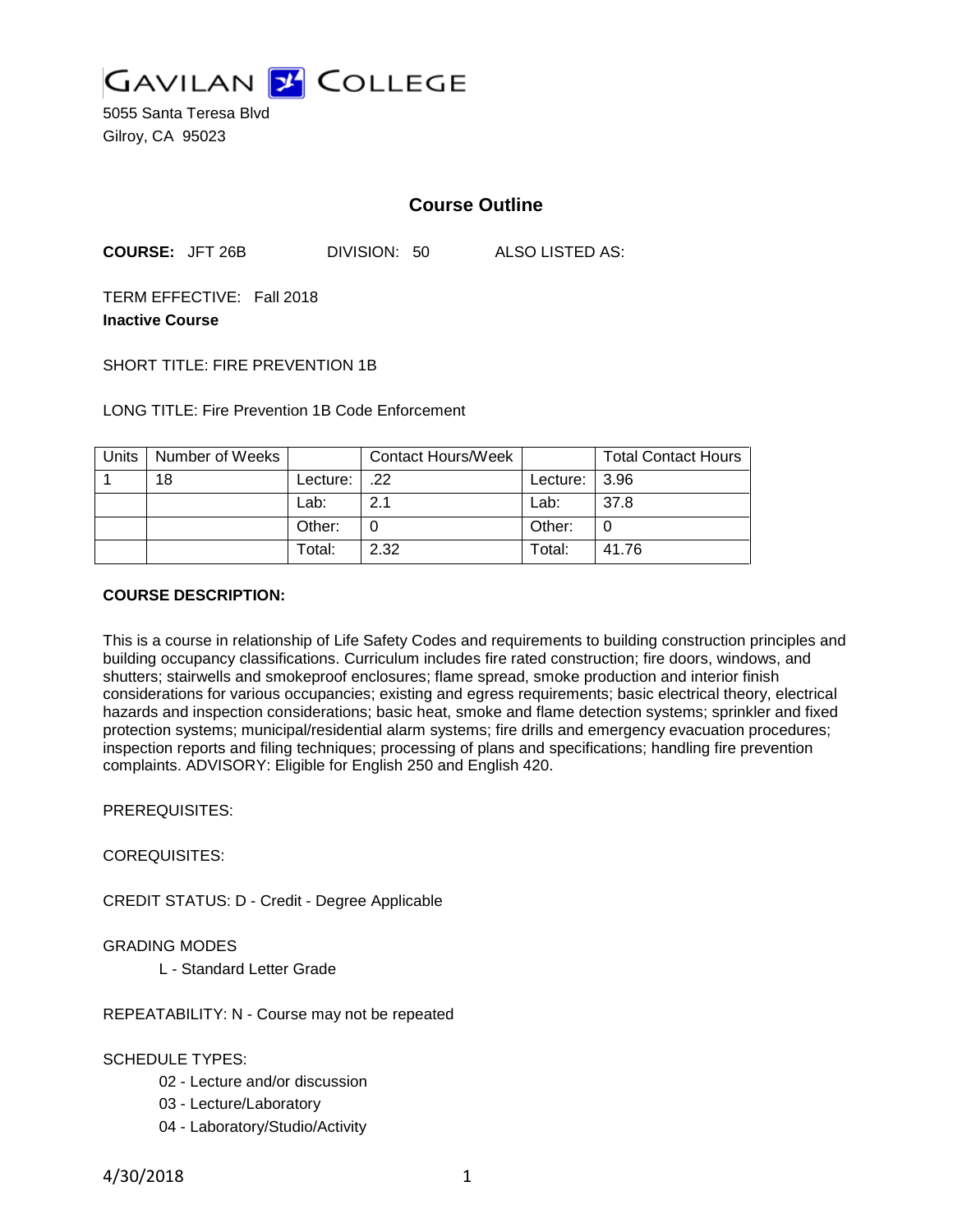#### **STUDENT LEARNING OUTCOMES:**

1. Describe the classification, properties, labeling, incidental storage, handling, and use of flammable and combustible liquids and gases.

Measure: role play, exam

ILO: 1,3

2. Describe the classification, properties, labeling, incidental storage, handling, and use of hazardous materials, other than flammable and combustible liquids and gases.

Measure: exam, role play

ILO: 1,3

3. Analyze the operational readiness of portable fire extinguishers, fixed fire suppression systems, detection and alarm systems, standpipe systems, sprinkler systems and fire pumps in current locations during inspection.

Measure: role play, exam

ILO: 2,3

CONTENT, STUDENT PERFORMANCE OBJECTIVES, OUT-OF-CLASS ASSIGNMENTS

Inactive Course: 04/23/2018

10 Hours

CONTENT:

- I. Introduction to Fire Prevention 1B
- A. Orientation and Administration
- II. Flammable and Combustible Liquids and Gases
- A. Flammable and Combustible Liquids Terms and Characteristics
- 1. Acceptable Containers for Flammable and Combustible Liquids
- B. Introduction to Material Safety Data Sheets
- C. Flammable and Combustible Liquids Storage
- 1. Inside Storage of Flammable and Combustible Liquids
- 2. Outside Storage of Flammable and Combustible Liquids
- D. Dispensing, Using, Mixing, and Handling Flammable and Combustible

Liquids

- E. Compressed, Cryogenic, and Liquefied Gases
- 1. Properties of Compressed, Cryogenic, and Liquefied Gases
- 2. Fire Hazards of Compressed and Liquefied Gases
- F. Inspecting Procedures
- 1. Procedures for Inspecting Motor Vehicle Dispensing Stations
- 2. Procedures for Inspecting LPG Occupancies
- 3. Procedures for Inspecting Flammable Finish Application

**Occupancies** 

G. Methods for Controlling Ignition Sources and Explosive Atmospheres

STUDENT PERFORMANCE OBJECTIVES (SPO): Students will learn the classification, properties, labeling, incidental storage, handling, and use of hazardous materials, other than flammable and combustible liquids and gases through role play exercise.

OUT-OF-CLASS ASSIGNMENTS: reading assignment - Fire Prevention Handouts

8 Hours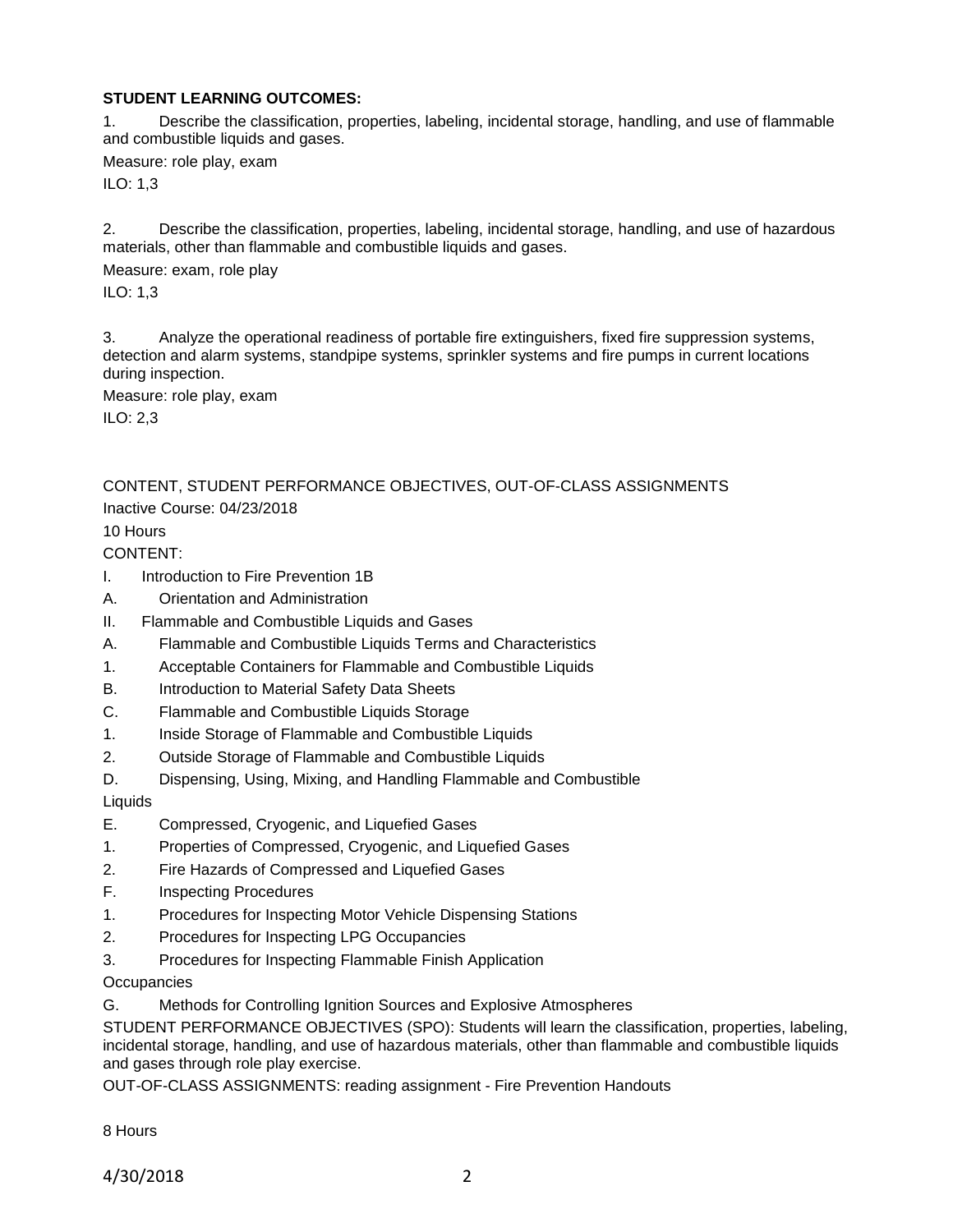### CONTENT:

- III. Hazardous Materials and Explosives
- A. Sources of Technical Information
- 1. Terms and Characteristics
- 2. Regulating Hazardous Materials
- B. Introduction to Hazardous Materials Management Plan (HMMP)
- 1. Storage and Transfer Practices of Compressed and Liquefied

## Gases

- 2. Hazards of Explosives and Fireworks
- 3. Storage of Hazardous Materials
- C. 3-8 NFPA 704 Identification Systems
- 1. Classification By Hazard
- 2. Inspection of The Incidental Use, Handling, and Storage of

Hazardous Materials

SPO: Identify proper storage techniques for compressed and liquefied gases.

OUT-OF-CLASS ASSIGNMENTS: reading assignment

## 8 Hours

CONTENT:

- IV. Portable Fire Extinguishers
- A. Portable Fire Extinguisher Classifications
- B. Portable Fire Extinguisher Placement
- C. Procedures for Inspecting Portable Fire Extinguishers
- V. Fire Suppression Systems
- A. Fixed Fire Protection Systems
- B. Procedures for Inspecting
- 1. Fixed Fire Protection Systems
- 2. Commercial Cooking Equipment

SPO: Analyze the operational readiness of portable fire extinguishers, fixed fire suppression systems.

OUT-OF-CLASS ASSIGNMENTS: reading assignment

## 6 Hours

CONTENT:

- VI. Detection and Alarm Systems
- A. Fire Alarm System Components
- 1. Terms and Characteristics
- B . Fire Alarm Signaling System Classifications
- C. Procedures for Inspecting Fire Alarm Systems
- D. CFC Requirements for Fire Alarm Systems

SPO: Analyze the operational readiness of alarm systems during class exercises.

OUT-OF-CLASS ASSIGNMENTS: reading assignment

## 8 Hours

CONTENT:

- VII. Water-Based Fire Protection Systems
- A. Terms and Characteristics
- B. Water Supply Systems
- 1. Sprinkler Systems Benefits

4/30/2018 3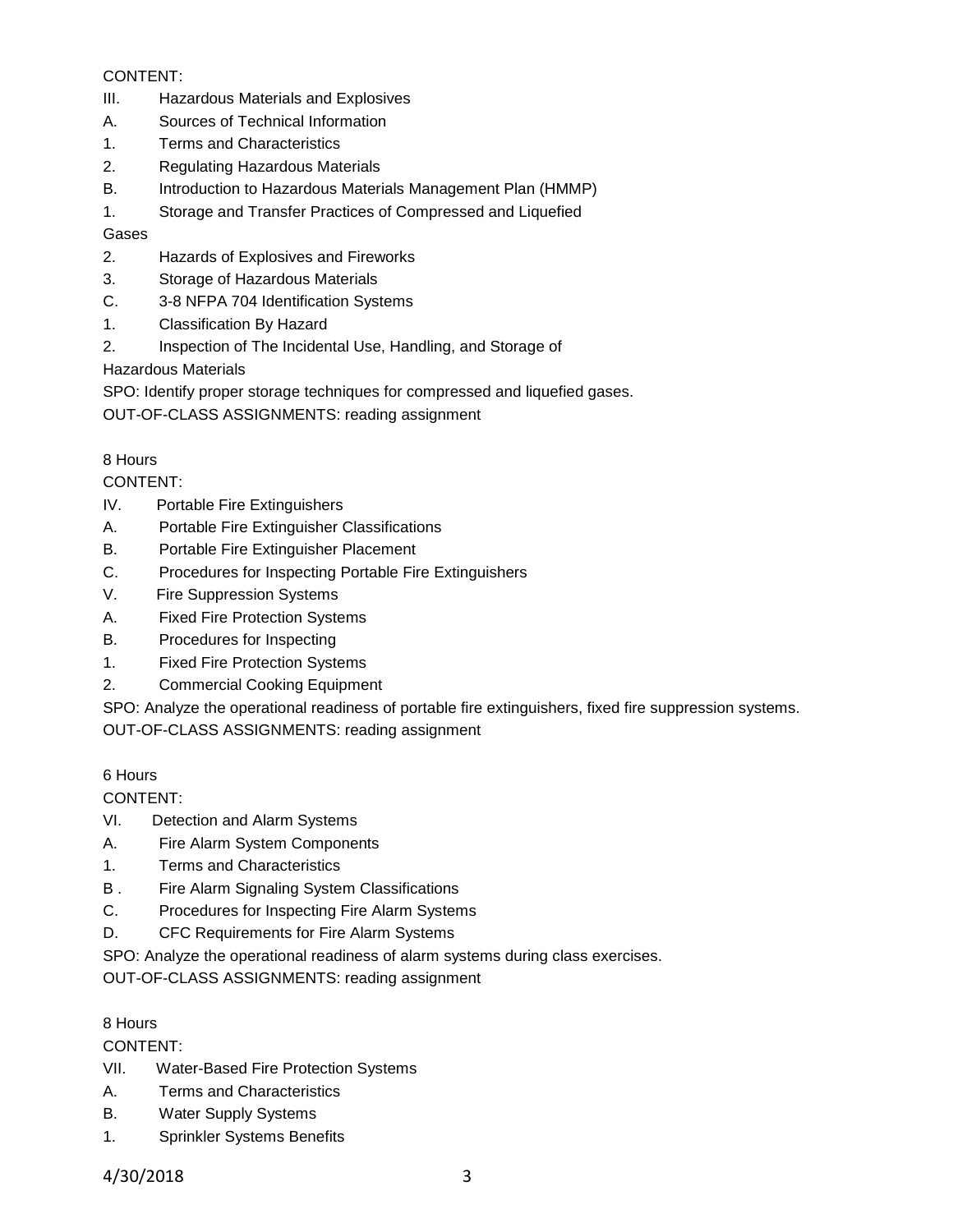- 2. Limitations and Design
- 3. Sprinkler System Components
- C. Procedures
- 1. Procedures for Inspecting Sprinkler Systems
- 2. Procedures for Conducting Tests on Wet-Pipe Sprinkler

Systems

3. Procedures for Conducting Tests on Dry-Pipe Sprinkler

**Systems** 

- D. Standpipe Systems
- 1. Characteristics of Standpipe Systems
- 2. Procedures for Inspecting Standpipe Systems

SPO: Analyze the operational readiness of standpipe systems, sprinkler systems and fire pumps in current locations during inspection.

OUT-OF-CLASS ASSIGNMENTS:

#### **METHODS OF INSTRUCTION:**

Lecture, discussion and demonstrations/simulations will serve as the medium of instruction. Audio-visual aids will be utilized as they facilitate meaningful instruction. Regular assignments will be made for out-of-class study and research. Individual guidance will be provided as required.

#### **METHODS OF EVALUATION:**

CATEGORY 1 - The types of writing assignments required: Percent range of total grade: 20 % to 25 % Reading Reports

CATEGORY 2 -The problem-solving assignments required: Percent range of total grade: 40 % to 60 % **Quizzes** Exams

CATEGORY 3 -The types of skill demonstrations required: Percent range of total grade: 20 % to 30 % Performance Exams

CATEGORY 4 - The types of objective examinations used in the course: Percent range of total grade: 25 % to 35 % Multiple Choice True/False Matching Items

#### **REPRESENTATIVE TEXTBOOKS:**

# **ARTICULATION and CERTIFICATE INFORMATION** Associate Degree: